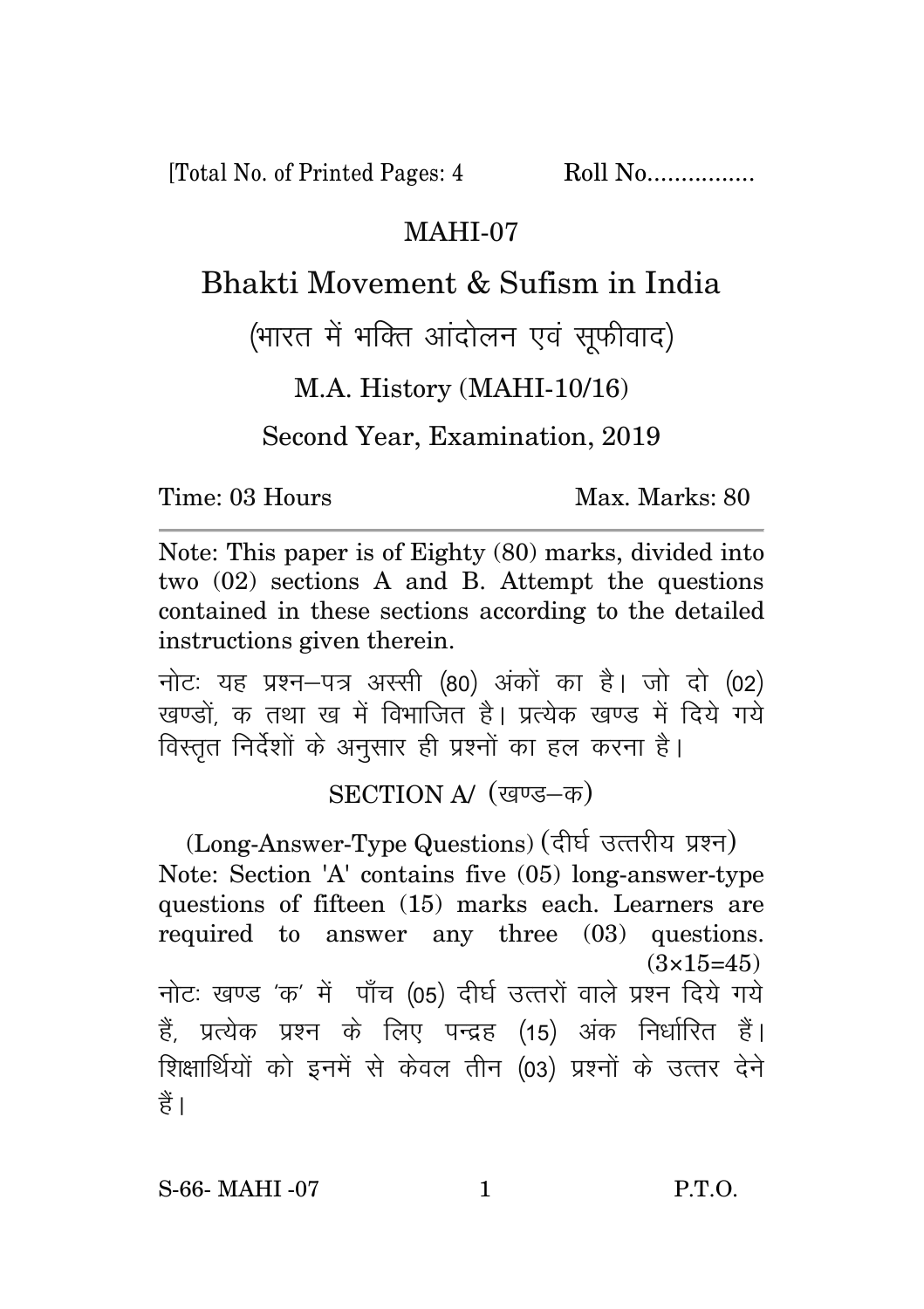- 1. Write a short note on Bhakti Movement. भक्ति आंदोलन पर एक संक्षिप्त टिप्पणी लिखिये।
- 2. Describe the life and teaching of Guru Nanak Dev. गुरूनानक देव का जीवन और उनकी शिक्षाओं का वर्णन कीजिए।
- 3. Evaluate the contributions of Bhakti Saints on Indian society and culture. भक्तिकालीन संतों का भारतीय समाज एवं संस्कृति में योगदान का मुल्यांकन कीजिए।
- 4. Give a detailed account of the Chishtia order of Sufism.

सुफीवाद के चिश्तिया सम्प्रदाय का विस्तुत विवरण दीजिए।

5. Throw light on the main principles of Sufism. सुफीवाद के मुख्य सिद्धान्तों पर प्रकाश डालिए।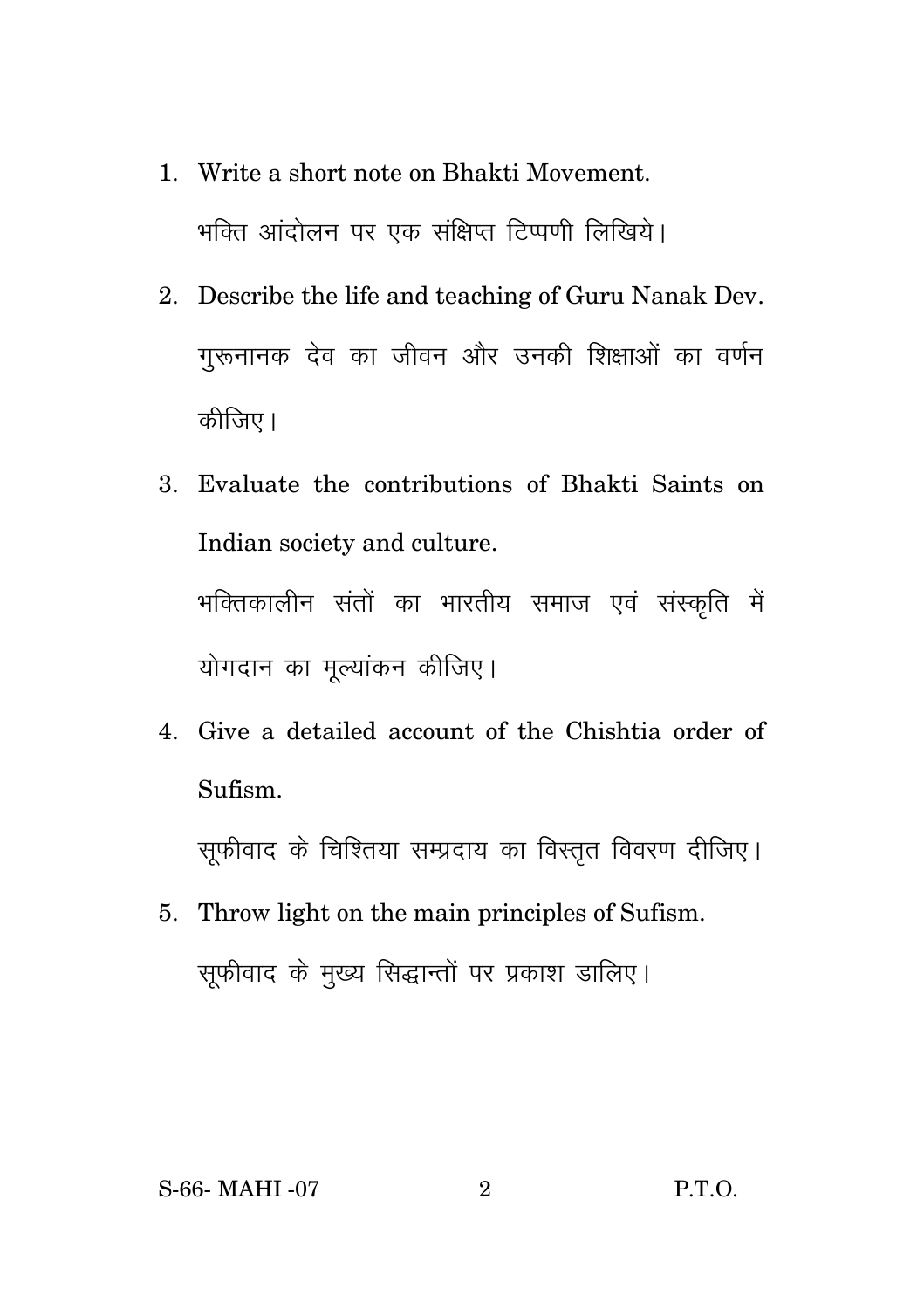Section B / (खण्ड-ख) (Short Answer Type Questions) (लघु उत्तरों वाले प्रश्न)

Note: Section 'B' contains eight (08) short-answer type questions of seven (07) marks each. Learners are required to answer any five (05) questions only.  $(5 \times 7 = 35)$ 

नोटः खण्ड 'ख' में आठ (08) लघु उत्तरों वाले प्रश्न दिए गये हैं, प्रत्येक प्रश्न के लिए सात (07) अंक निर्धारित हैं। शिक्षार्थियों को इनमें से केवल पाँच (05) प्रश्नों के उत्तर देने हैं।

- 1. Kabir Das. कबीरदास।
- 2. Raidas. रैदास।
- 3. Mira Bai. मीराबाई।
- 4. Amir Khusarau. अमीर खुसरो।
- S-66- MAHI -07 3 P.T.O.